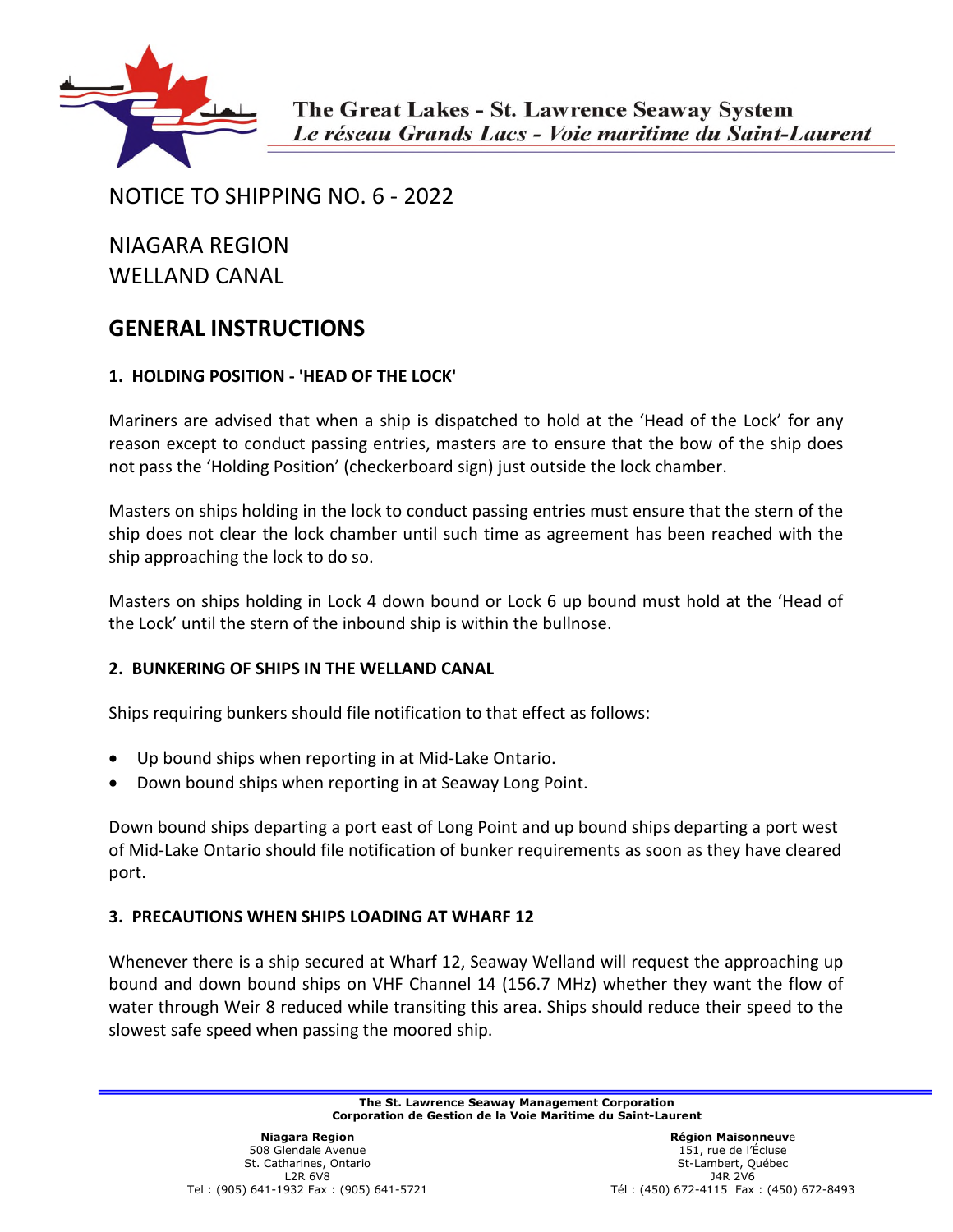

# **4. OCEAN SHIPS - CREW CHANGES IN WELLAND CANAL**

For security reasons mariners are advised that crew changes *for foreign nationals* may be permitted on exceptional basis at Locks 2 and 7 only. The agent must make all necessary arrangements with Customs and Immigration as well as fax the names of the crewmembers embarking and disembarking to the Traffic Control Center at 905-641-4632 Ext 5006.The above information must be sent at least twelve (12) hours prior to the ship's ETA at the Welland Canal. The Control Center personnel will inform the dedicated lock to grant access and ensure the embarking / disembarking is conducted in a safe manner.

# **5. CRUISE SHIPS - DISEMBARKING/EMBARKING PASSENGERS**

Mariners are advised that the Welland Canal locks and approach walls are not designed for the purpose of disembarking / embarking passengers from a cruise ship. In order to accommodate cruise ships and minimize transit delays to other Customers, only the following areas along the canal have been designated for disembarking / embarking of passengers:

- Wharf 2 in Port Weller Harbour
- Wharf 16 in Port Colborne Harbour

Masters of cruise/passenger ships are required to take every precaution necessary to ensure the safety of their passengers and employees and to control all third party spectators in the immediate vicinity of the ship while on the property managed by The St. Lawrence Seaway Management Corporation for the purpose stated above.

# **6. EMBARKING OR DISEMBARKING AT SEAWAY STRUCTURE**

Mariners are advised that when ship or shore personnel have to embark or disembark a ship that at least one crew member is present at the boarding station to provide assistance.

# **7. SHIP MANOEUVRING INSIDE LOCK CHAMBERS**

With Hands Free Mooring System installed at every lock, extreme caution is to be exercised when maneuvering inside the lock chamber.

# **8. HAZARD AREAS IN THE LOCKS**

A yellow line marks the outer limit of the **"fall hazard area"** as identified by Labour Canada as that area from the lock face to 2 metres back from the lock chamber. Persons disembarking from ships must proceed directly to the yellow line outside of the bollards before making their way out of the lock area.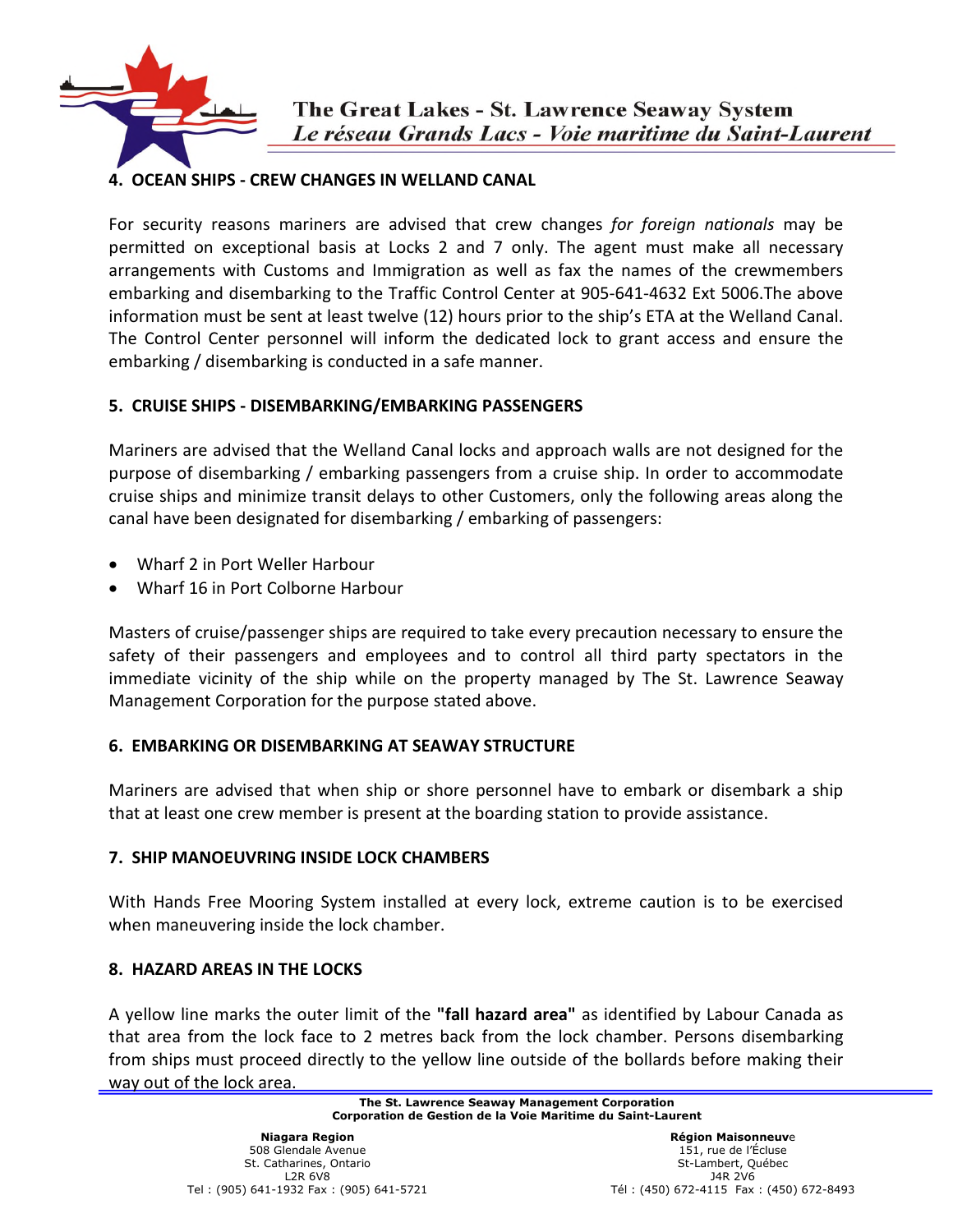

# **9. SECURING AT SPECIFIED L/A'S ON THE APPROACH WALLS**

It is important that Masters position their ships at lock approach walls with the stem of ship at the specified **limit of approach** sign. **This especially applies above or below Lock 8 and below Lock 3, as failure to do so may create manoeuvring difficulties for the exiting ship.** 

To assist Masters in positioning their ships with the stem at the L/A 2 sign on the west wall below Lock 8, a checkerboard has been installed 150 m north of the lower L/A 2 sign.

### **10. PROPER SIZE HANDLINES FOR DOWN BOUND TRANSITS**

Mariners are reminded that all down bound ships must provide hand lines when securing in the locks when HFM is not in use and a manual tie up is to be used. In accordance with section 13 of the Seaway Regulations these hand lines must be of uniform thickness and have a diameter of **not less than 12mm and not more than 18 mm and a minimum length of 30 meters.** 

Masters are to ensure that no weights or monkey fists are attached to the end of the hand lines and joining / splicing of two short lengths to meet the minimum length requirement is not permitted.

### **11. HANDLING OF MOORING WIRES**

When HFM is not in use and a manual tie up is used, Mariners are advised that in an ongoing effort to provide safe and efficient transits for ships and their crews, and in order to avoid any potentially unsafe situation for Seaway lock personnel, we request that Masters / Pilots give attention to the following areas:

- Ensure that every effort is made to avoid backlashes from the winches.
- Prevent long leads on the #2 and #4 wires when transiting down bound, which makes it difficult for the lock crews to cast off.
- Ensure that during the down bound cast off, ship crews heave in the mooring wires only up to the point where the mooring wire eye reaches the fairleads. Heaving the mooring wire in completely to the winch drum before the lock crew has a chance to pass the heaving line back to the ship could cause a potential unsafe situation.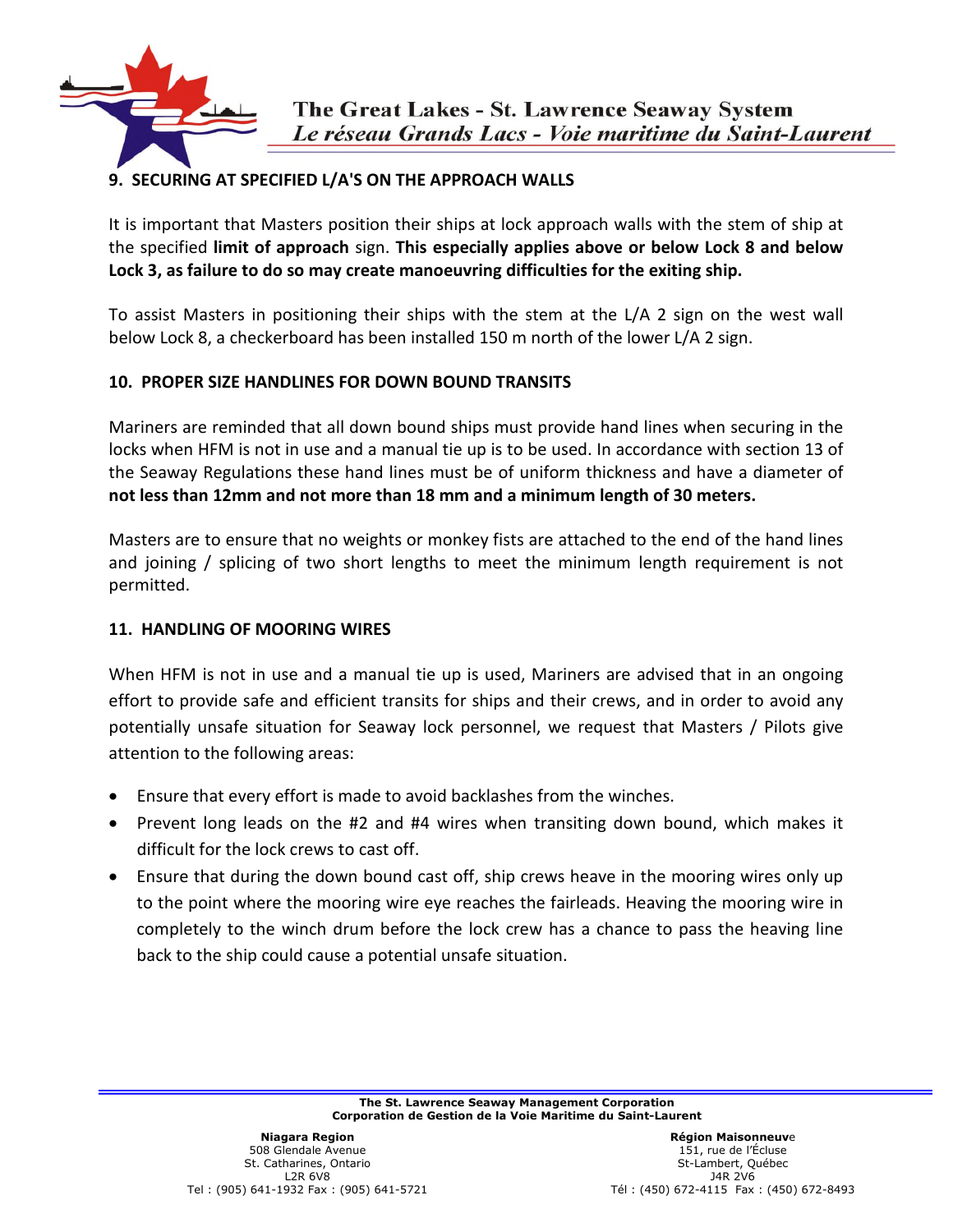

# **12. ENTERING FLIGHT LOCKS (LOCKS 4, 5, AND 6) WHEN LOCK CREW ARE BUSY HANDLING A SHIP IN OPPOSITE CHAMBER – IF NECESSARY FOR MANUAL TIE UPS.**

In order to reduce delays in the flight locks, ships may enter a flight lock when the lock crew at that lock are busy handling a ship in the opposite chamber, under the following conditions:

(a) The ship is instructed to do so by the Traffic Control Centre via VHF;

(b) The ship must not proceed with its bow beyond the centre line of the lock it is entering;

(c) The ship must hold in position until the Lock Spotter instructs the master to proceed;

(d) If a ship proceeds without approval beyond the centre of the lock, action will be taken which may include but not be restricted to the cancellation of this special procedure.

(e) The master has the option to wait secured in the lock until the crew at the next lock is available;

(f) Ships **must not** enter Lock 4 up bound or Lock 6 down bound when the Red Navigation lights are displayed.

When **HFM is in use** and the Operator is engaged with another ship in the opposite chamber, the inbound ship may be held with HFM pads attached until the Operator is ready to receive it. If the ship is permitted to enter the next lock it must not proceed with its bow beyond the center line of the lock it is entering until advised to do so by the Operator.

# **13. EXTENDED STOP SIGNS IN THE FLIGHT LOCKS**

To assist Masters of down bound ships in spotting their ships in Locks 5 and 4, the position of the upper end STOP mark has been extended to the top of the high wall at the lower end of Locks 6 and 5.

# **14. LONGITUDINAL HYDRAULIC ASSIST**

The Longitudinal Hydraulic Assist will be available only at Lock 8 in the Welland Canal.

# **15. RADIO COMMUNICATION WITH LOCKS – WELLAND CANAL**

Lock personnel have been instructed to make initial contact with the ship when its bow is at the L/A 2 sign of the approach wall via VHF on the lock working frequency. *On entering the lock*, lock spotting equipment or lock personnel will provide the mandatory spotting instructions based on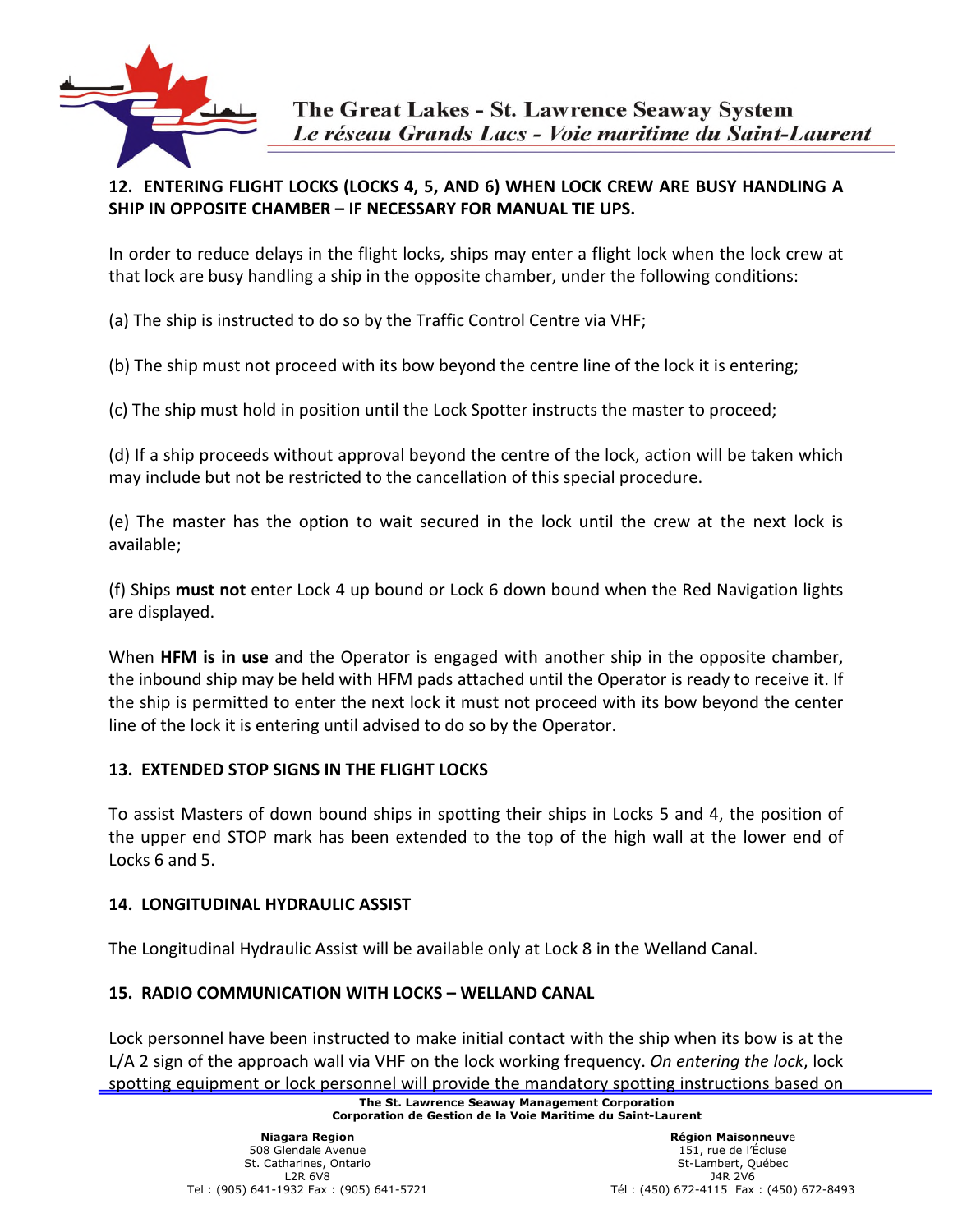

the ship length and **the following minimum verbal acknowledgements are required from the ship:** 

- a) Initial contact at L/A 2
- b) 25 meters from final mooring position
- c) At final mooring position

### **16. NAVIGATION LIGHTS IN THE WELLAND CANAL**

### **a) Steering Lights**

The steering lights along the Welland Canal are equipped with two 2.4 meters blaze orange and illuminated day panels with the exception of the steering light on east pier at Port Colborne which has no day markers.

#### **b) Lock Status Light above Lock Two**

The Lock 2 status light which is located on the same pole but below the steering light at Mile 3.3 indicates the status of the lock for down bound ships as follows:

### i. *Solid Red Light*

The lock is not ready for the down bound ship. The upper end gates and valves of the lock are closed.

### ii. *Flashing Red Light*

The lock is getting ready for the down bound ship. The upper end valves of the lock are activated.

### iii. *Red Light Off*

The lock is ready for the down bound ship. The upper end gates and valves of the lock are fully open.

#### **17. UP BOUND MOORING & DOWN BOUND CAST-OFF PROCEDURES**

Mariners are advised that the following **up bound mooring** and **down bound cast-off**  procedures will be in effect at all deep locks:

### **a) Up bound Mooring**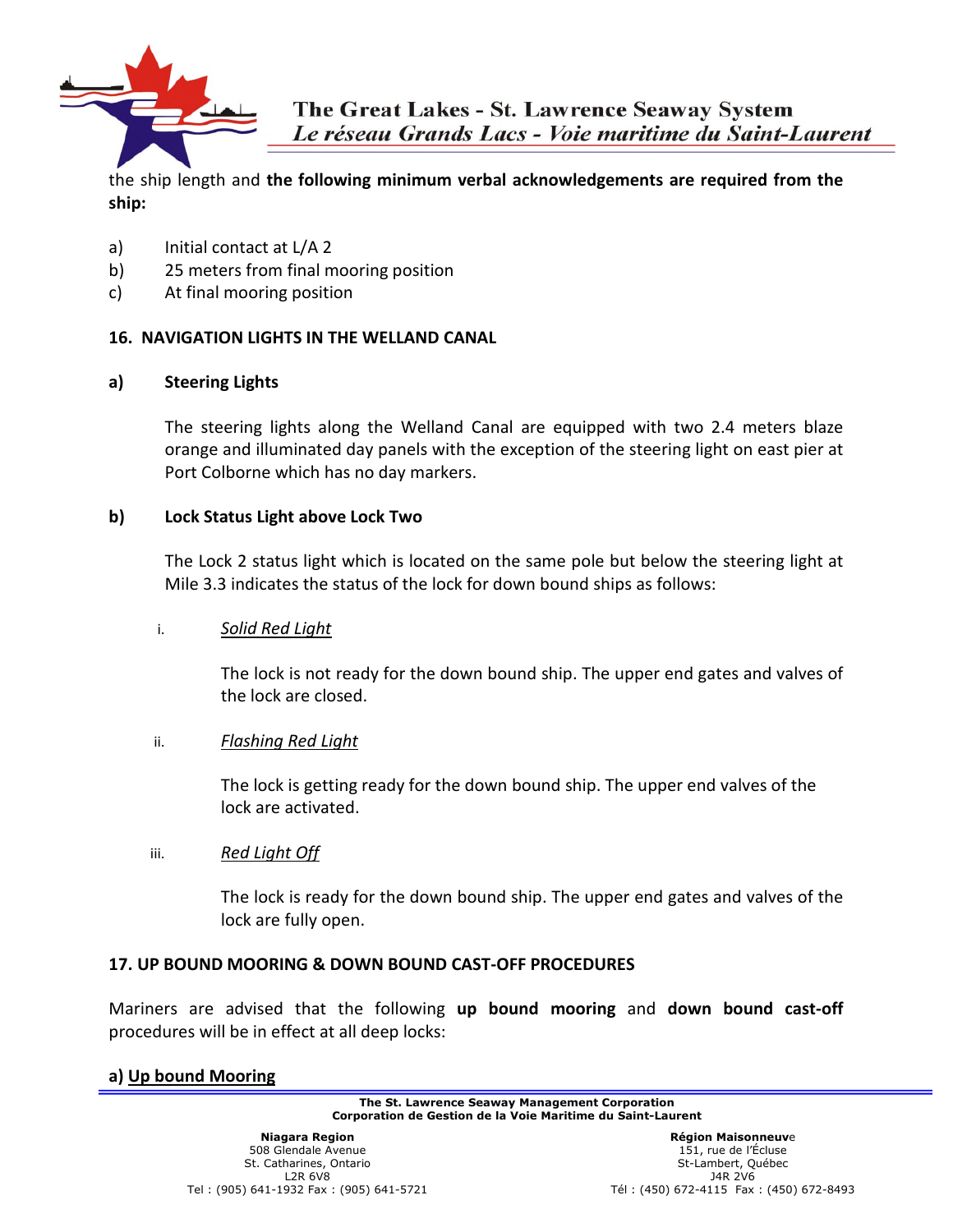

Placing of wires 1 and 2 remain as present. Two lock crew members will then proceed to the stern of the ship and start the raising of number 4 mooring wire. This wire will not be placed on the bollard until the spotter has completed the spotting and has started to proceed towards the stern of the ship to monitor placement of the stern wires.

### **b) Down bound Cast-off**

1. Lock crew member will cast-off no. 4 mooring wire when lock gates start to open, as is current practice.

2. Lock crew member will then proceed to cast-off no. 3 mooring wire on the spotter's instructions once the lower end is completely opened;

**While the lock crew is proceeding from the stern to the forward mooring wires, ships are to make all reasonable efforts to avoid creating an excessive lead on no. 2 mooring wire. If an excessive lead results in an unsafe condition, corrective action will be initiated.**

3. Two lock crew members will then proceed to cast-off no. 2 and no. 1 mooring wires on the spotter's instructions.

**NOTE: There is no change to the 'Up bound Cast-off' and 'Down bound Mooring' procedures.** 

### **18. EAST WALL ABOVE LOCK 6 EAST**

**Mariners are reminded that the pile supported section of the east wall above Lock 6 East (bollards 6 - 16) is out of service.** This section of wall has been out of service since an engineering study discovered that the wall had been considerably weakened due to ship contact.

Masters are urged to avoid contact with the approach wall in this area especially when manoeuvring under reverse Flight Lock conditions, i.e., up bound ships existing Lock 6 East. Some of the flex wood fender units that were removed have been replaced with fenders consisting of rubber blasting mats wrapped around rubber tires. The fender units are located at the north section of the wall between bollards 6 and 10. These fenders are designed to protect ships if contact with the wall is unavoidable; they are not meant to indicate that the wall is back in service.

> **The St. Lawrence Seaway Management Corporation Corporation de Gestion de la Voie Maritime du Saint-Laurent**

**Région Maisonneuv**e 151, rue de l'Écluse St-Lambert, Québec J4R 2V6 Tél : (450) 672-4115 Fax : (450) 672-8493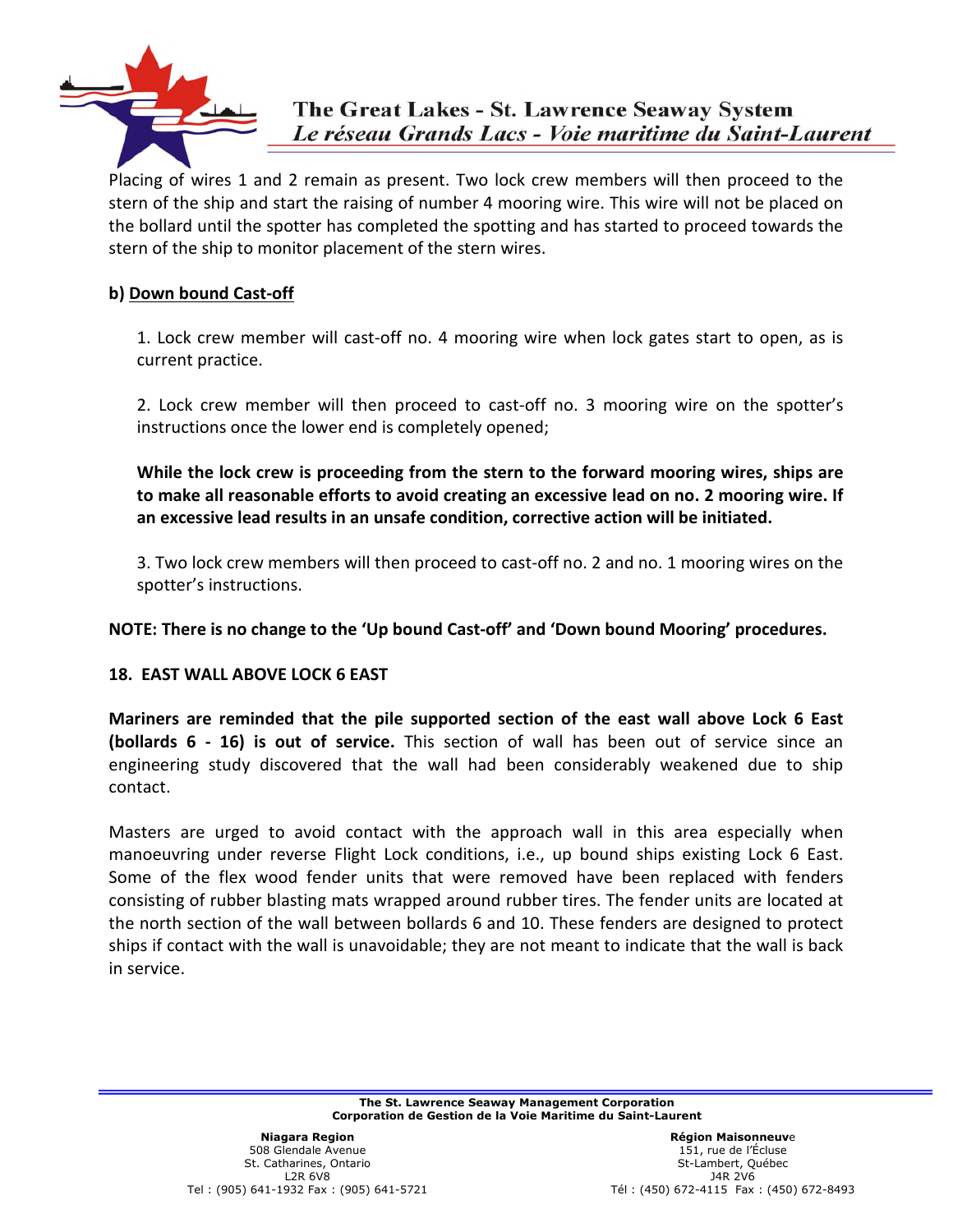

# **19. WALL SOUTH OF GUARD GATE OUT OF SERVICE**

Mariners are advised that ship contact with the Guard Gate wall between Bollard # 43 and the extreme south end (approximately 55 meters) is to be avoided as it is out of service due to damage sustained.

### **20. CAUTION SIGN LIGHT AT BRIDGE 21**

To ensure that Masters and Pilots are aware of the status of this light when approaching the bridge **downbound**, a slave caution light has been mounted on the west tower of Bridge 21 approximately 30 metres above water level and facing south.

An **upbound caution light** installed on the span of Bridge 21 is visible from Lock 8.

### **21. COMMUNICATIONS BETWEEN BRIDGE OPERATOR AND SHIP PRIOR TO BRIDGE LOWERING**

The bridge operator will make a VHF radio call on the normal working channel to the last ship through the bridge draw, immediately prior to initiating the bridge lowering / closing sequence. e.g. "SHIP NAME, BRIDGE 21 WILL START TO LOWER". Ship may respond if there is a problem.

### **22. SECURITY CALLS**

Mariners are requested to give a security call on Channel 14 (156.7 MHz) when transiting up bound at Mile 9 and down bound at Mile 12.7(Main Street, Port Robinson).

# **23. SECURITY – ACCESS TO CANAL STRUCTURES**

Access procedures *for Canal structures* will be as per the requirements of the *Marine Transportation Security Act & Regulations*. Detailed 'Access Control Procedures' can be found on The St. Lawrence Seaway Management Corporation website (http://www.greatlakesseaway.com) under 'Security'.

At the commencement of navigation season, the SLSMC operates at MARSEC level I. Access is available to crewmembers, service personnel and ship chandlers from pedestrian & truck gates as follows:

• Locks 1, 2, \*5, West side, Lock 7: Controlled access with exceptions. \*Lock 5 special consideration for eastside.

• Lock 6: No access under any circumstances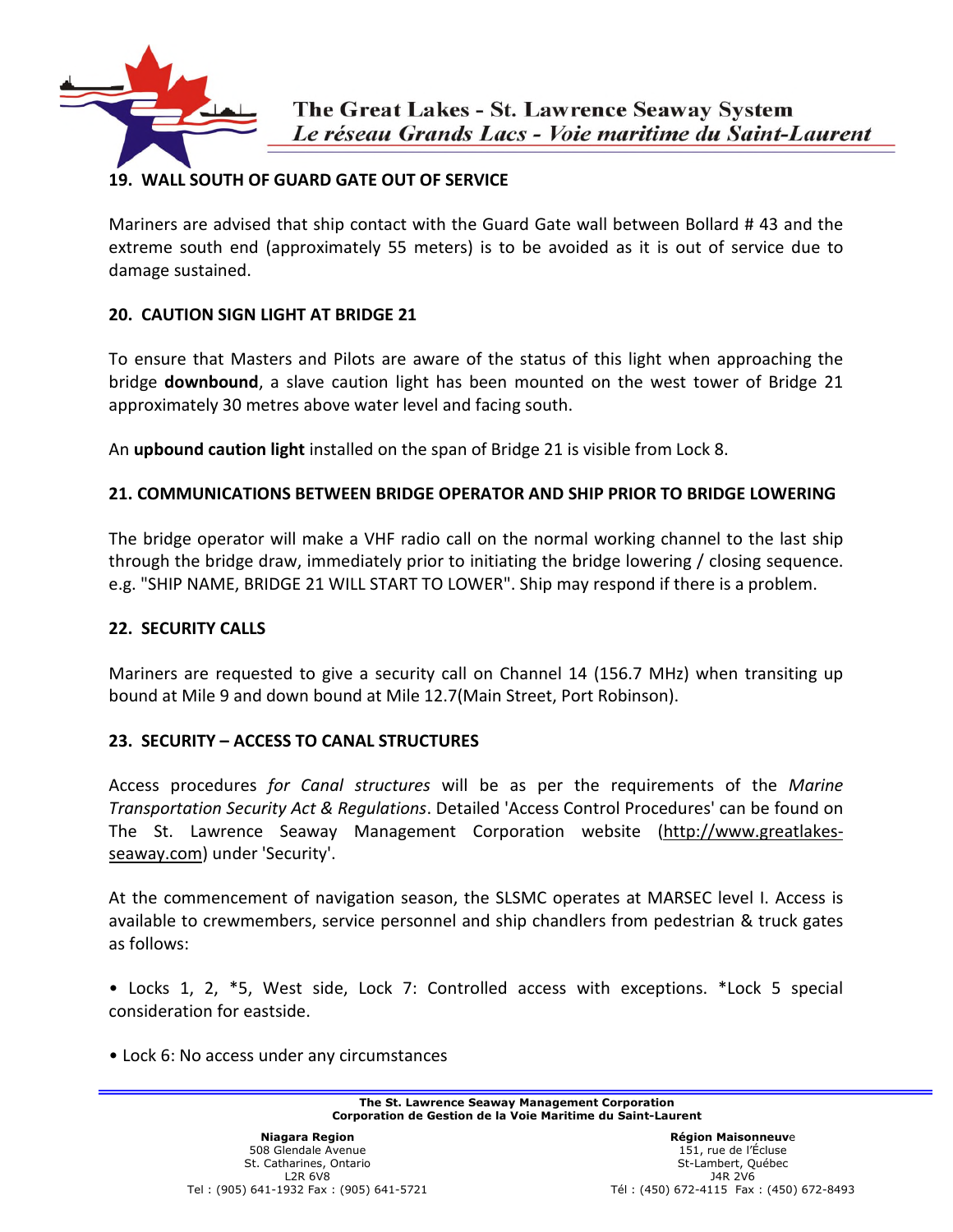

Stores deliveries will only be allowed at Wharf 2, Wharf 12 South and Wharf 16 as outlined in Notice to Shipping NO.2 - 2022 (Ship Chandler Interfaces with Ships at Wharves in the Welland Canal)**.**

The pedestrian gates at locks equipped with the electronic system will be kept locked until the ship has been made fast in the lock. Individuals wishing to board a ship will be permitted to enter the lock area when the ship is secured. Lock dumps/fills will commence only when the gate is opened and people wishing to board the ship are positioned near the gangway to board as the ship reaches coping level.

Co-operation is requested from crewmembers, service personnel and ship chandlers to ensure that the pedestrian & truck gates are closed behind them.

# **24. SECURITY AT APPROACH/TIE-UP WALLS**

Mariners are reminded that Seaway approach/tie-up walls are now considered controlled areas under the SLSMC, Transport Canada approved Facilities Security Plan.

Seaway approach/tie-up walls are monitored by camera when feasible. Should there be security concerns at these locations Mariners are requested to provide details to the Seaway Traffic Control/Operations Centre, who will initiate security response measures.

If a ship conducts an interface at a Seaway approach/tie-up wall, the Traffic/Operations Control Centre must be advised and all security measures are the responsibility of the ship.

# **25. SECURITY AWARENESS WHILE ENTERING / DEPARTING SEAWAY LOCKS**

Mariners are requested to be attentive to the non-tie-up side of the lock particularly when entering / exiting locks and during mooring operations as lock employees' visibility is periodically obstructed by the ship.

If at any time suspicious or dangerous activity is observed, mariners are requested to immediately advise the lock personnel and/or the Operations Centre who will respond and/or contact the appropriate authorities.

# **26. WHARF 2, 16**

Due to the Marine Transportation Security Regulation (MTSR) specifically addressing designated (R1) restricted areas, the St. Lawrence Seaway Management Corporation (SLSMC) has aligned its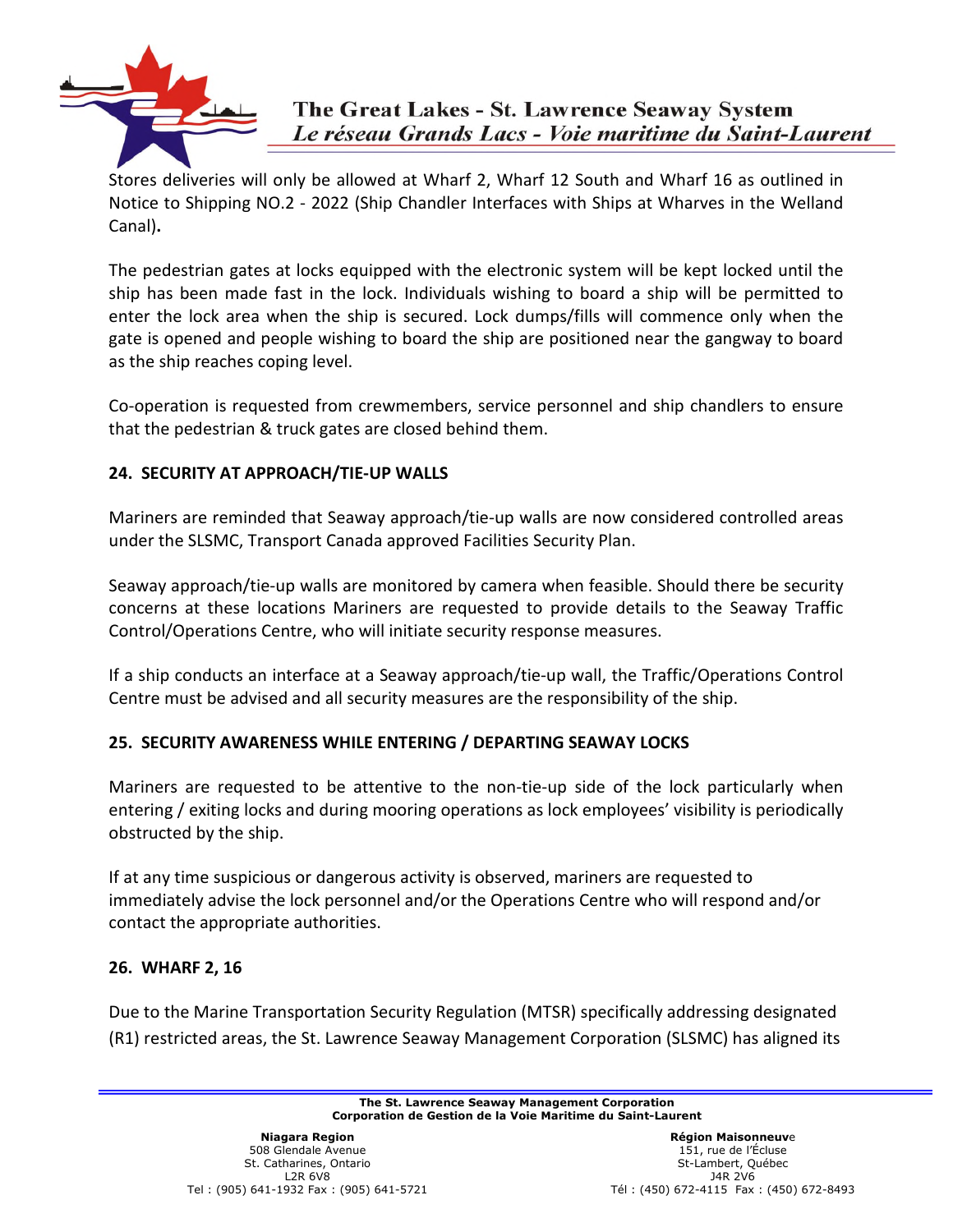

operating procedures to ensure compliance prior, during, and after a ship to shore interface at Wharves 2 and16.

To ensure ship compliance within the MTSR regulations, security arrangements for any ship to shore interface at Wharves 2 and 16, will now be the sole responsibility of the Wharf Operator, "Port Weller Marine Terminal" (PWMT) or Snider Dock Services (SDS) to coordinate all security effort between the ship and shore.

Any ship wishing to conduct a ship to shore interface at Wharves 2 and 16 must consider the following steps:

- Establish a "point person" for contact on ship and shore during any commercial interface.
- All planning and logistics of a ship to shore interface at any of the above listed wharves must be in place prior to any Wharves requests to the SLSMC Operations Control Center.
- To ensure the Wharves state of availability, SLSMC Operations Control Center will require a minimum of 4 hours' notice from any commercial ship requesting access to any of the Wharves listed.
- SLSMC Operations Control Center will continue the practice of dispatch ships to any of the wharves listed above for navigational or weather relating scenarios, at its own discretion. Please note no shore security is required during these scenarios, given there is no ship interface planned.
- If a ship is dispatched to a wharf listed above because of navigation or weather relating issues, and a ship wishes to take that opportunity to conduct a ship to shore commercial interface, the ship must first have approval by SLSMC Operations Control Center, and then coordinate with PWMT/SDS for shore security.
- The 24/7 contact number for PWMT/SDS is 905-517-2634 or wellandcanalsecurity@qsl.com
- SLSMC 24/7 Operations Control Center contact number(s) 905-641-1932 Ext. 5450, 5454 or (supervisor) 5370